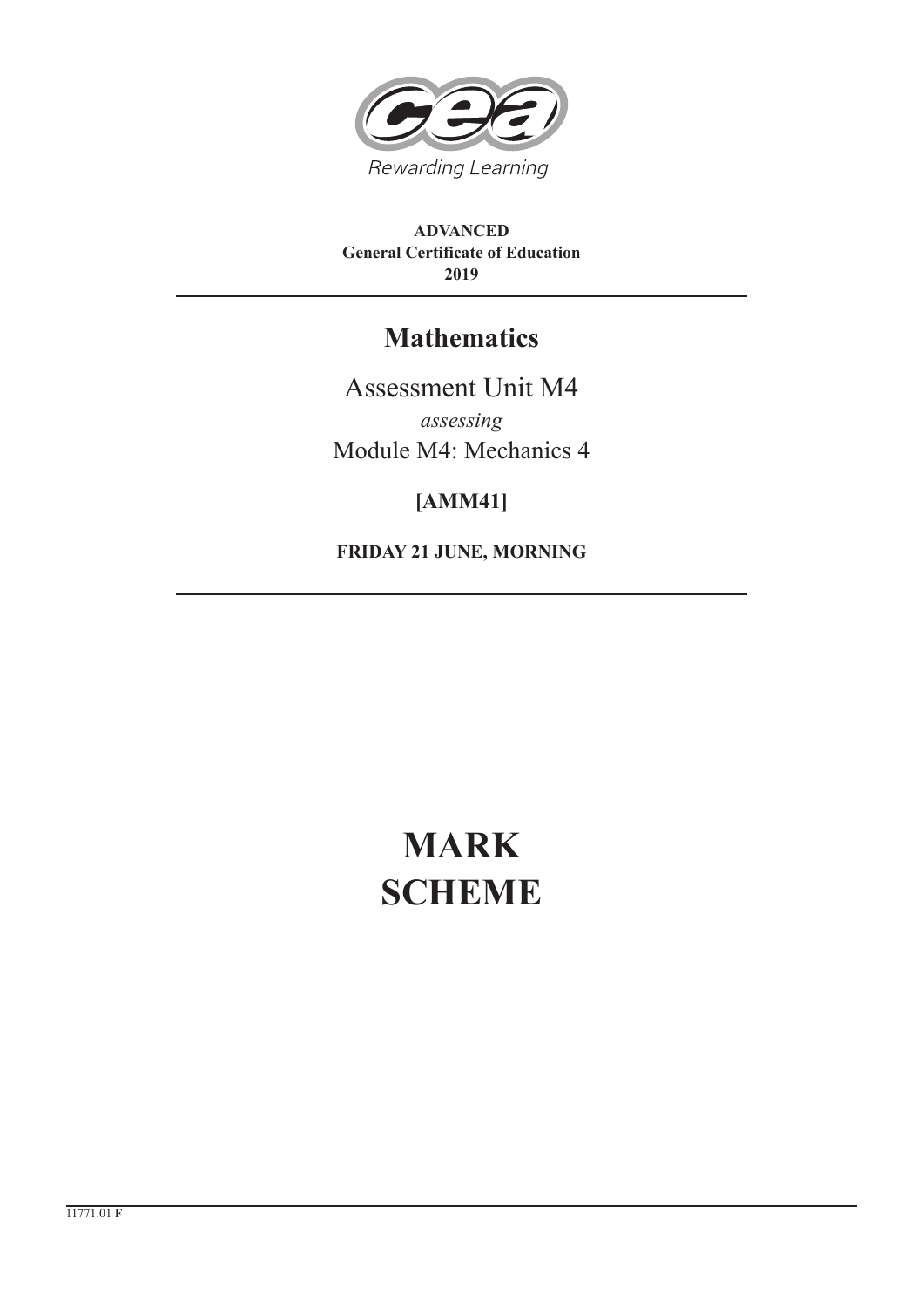### **GCE ADVANCED/ADVANCED SUBSIDIARY (AS) MATHEMATICS**

#### **Introduction**

The mark scheme normally provides the most popular solution to each question. Other solutions given by candidates are evaluated and credit given as appropriate; these alternative methods are not usually illustrated in the published mark scheme.

The marks awarded for each question are shown in the right-hand column and they are prefixed by the letters **M**, **W** and **MW** as appropriate. The key to the mark scheme is given below:

- **M** indicates marks for correct method.
- **W** indicates marks for working.
- **MW** indicates marks for combined method and working.

The solution to a question gains marks for correct method and marks for an accurate working based on this method. Where the method is not correct no marks can be given.

A later part of a question may require a candidate to use an answer obtained from an earlier part of the same question. A candidate who gets the wrong answer to the earlier part and goes on to the later part is naturally unaware that the wrong data is being used and is actually undertaking the solution of a parallel problem from the point at which the error occurred. If such a candidate continues to apply correct method, then the candidate's individual working must be followed through from the error. If no further errors are made, then the candidate is penalised only for the initial error. Solutions containing two or more working or transcription errors are treated in the same way. This process is usually referred to as "follow-through marking" and allows a candidate to gain credit for that part of a solution which follows a working or transcription error.

#### **Positive marking:**

It is our intention to reward candidates for any demonstration of relevant knowledge, skills or understanding. For this reason we adopt a policy of **following through** their answers, that is, having penalised a candidate for an error, we mark the succeeding parts of the question using the candidate's value or answers and award marks accordingly.

Some common examples of this occur in the following cases:

- **(a)** a numerical error in one entry in a table of values might lead to several answers being incorrect, but these might not be essentially separate errors;
- **(b)** readings taken from candidates' inaccurate graphs may not agree with the answers expected but might be consistent with the graphs drawn.

When the candidate misreads a question in such a way as to make the question easier only a proportion of the marks will be available (based on the professional judgement of the examining team).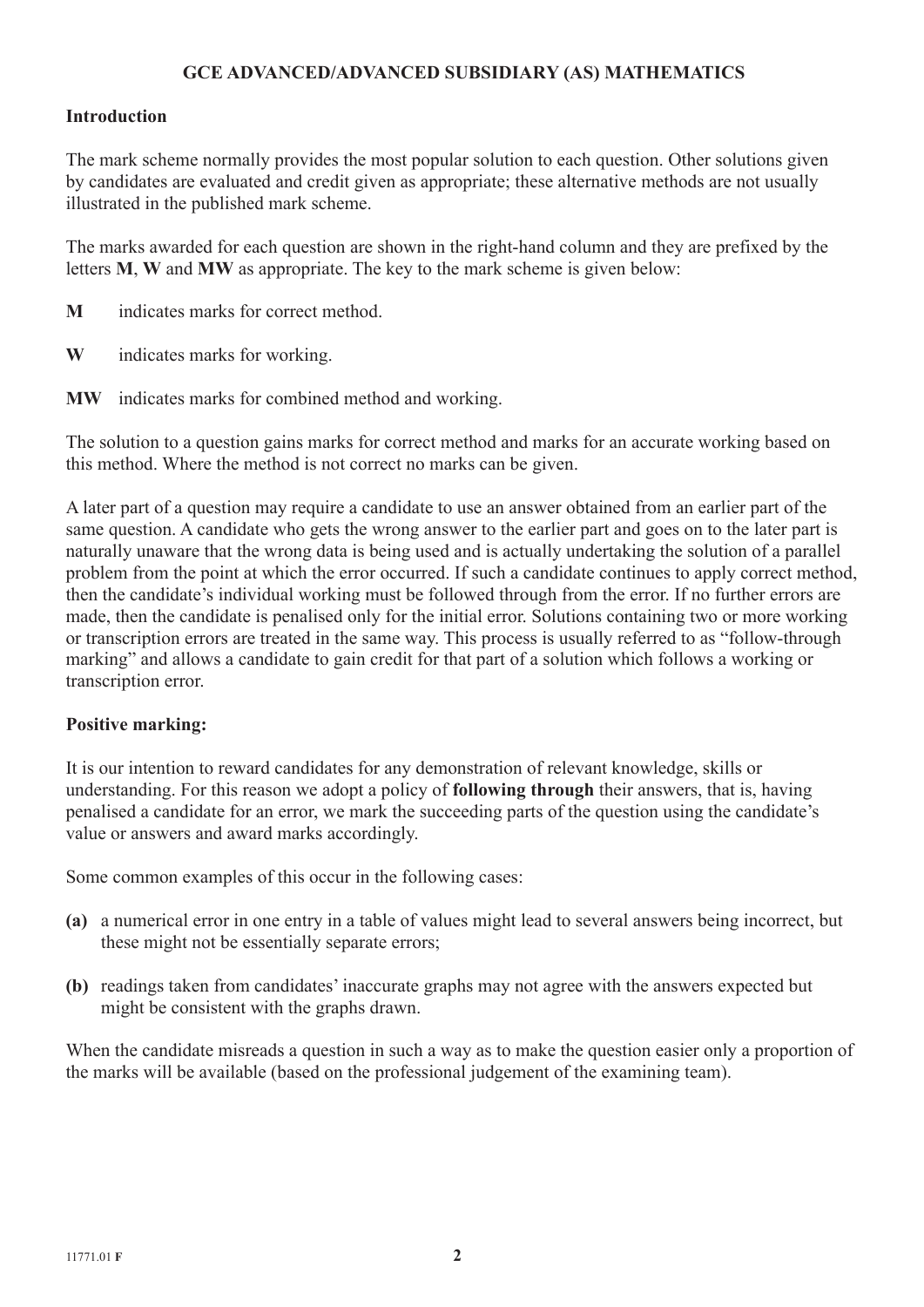

**AVAILABLE MARKS** AVAILABLE MARKS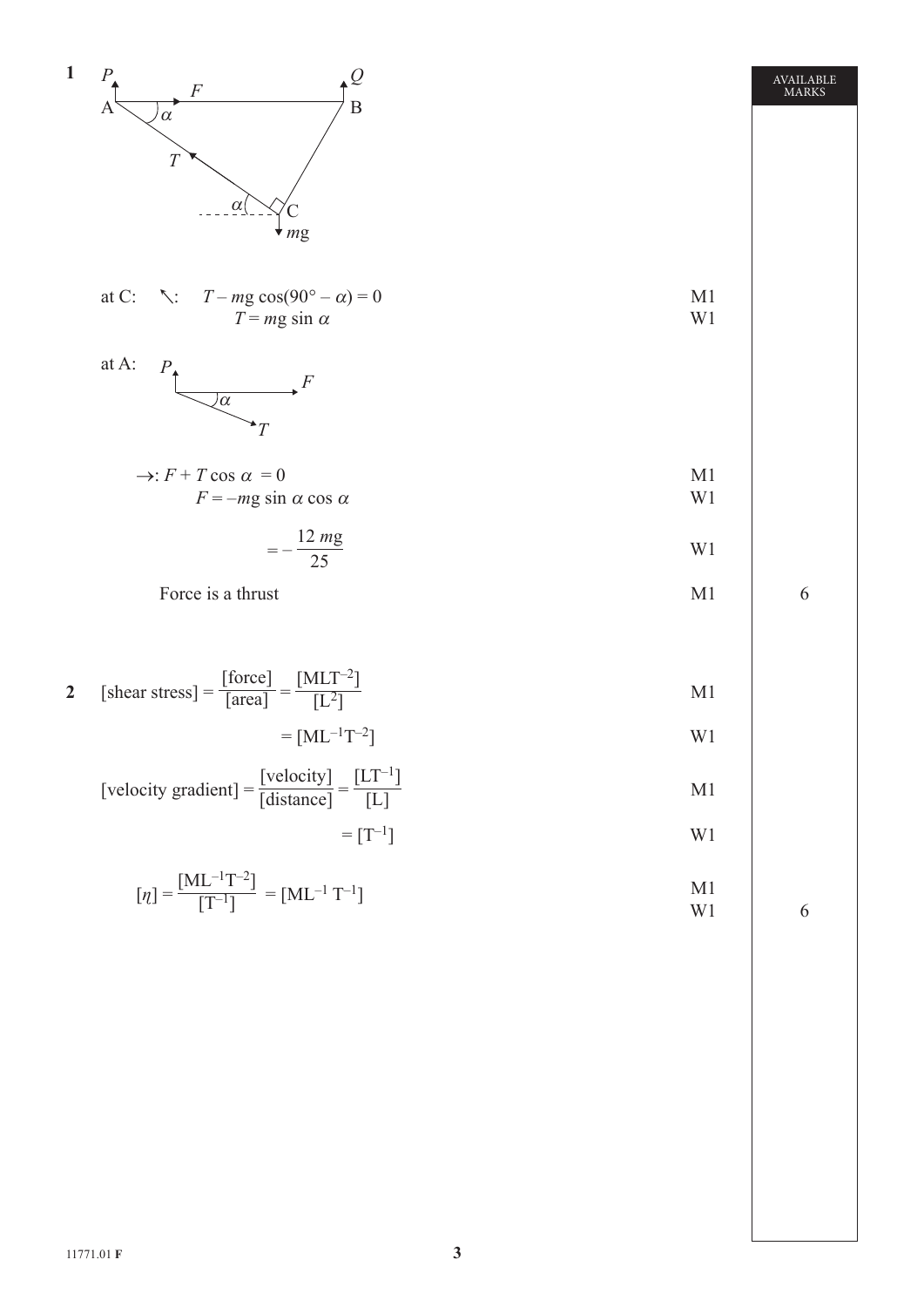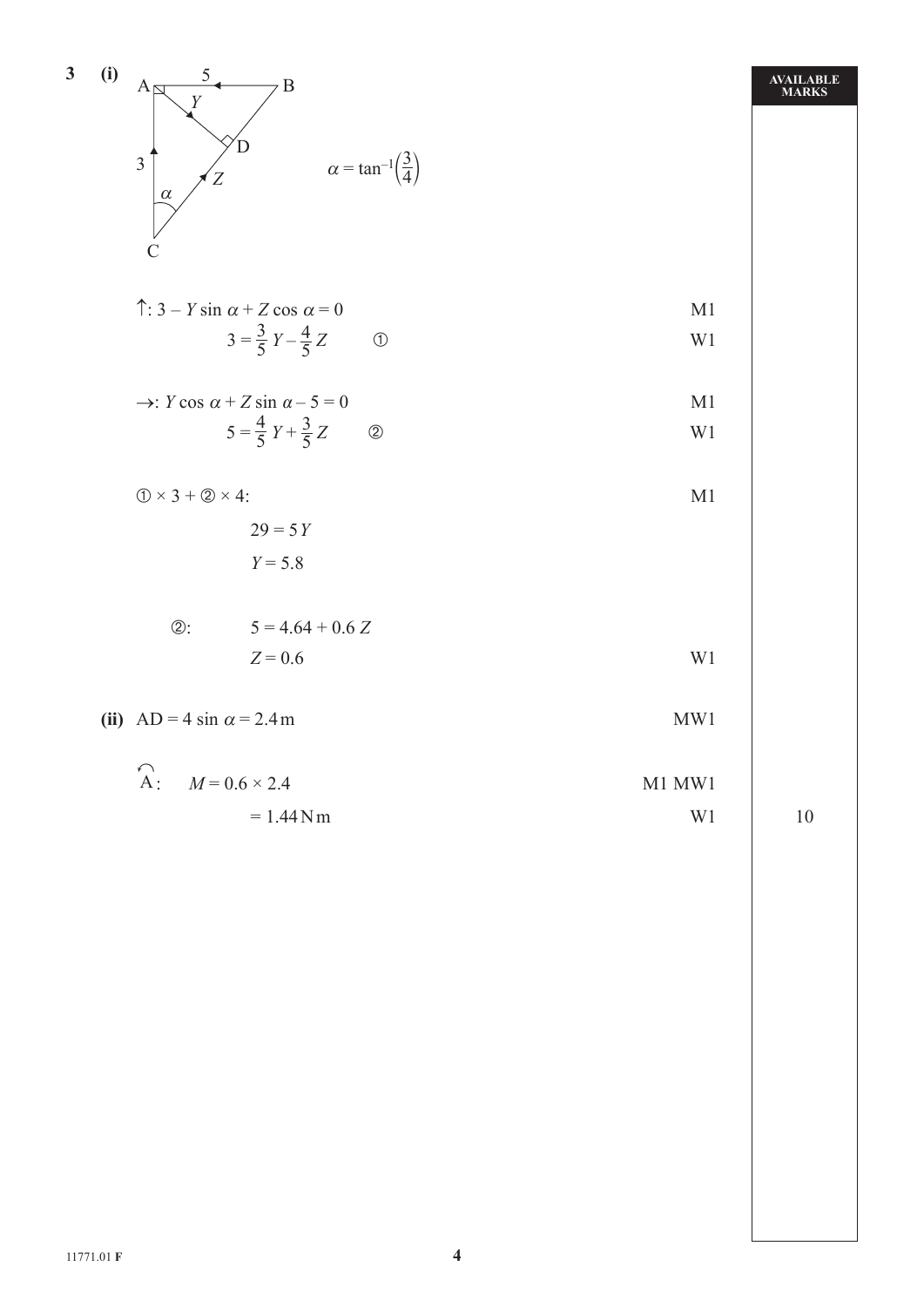$$
4 \quad (i) \quad mg = \frac{GMm}{R^2} \quad M1W1 \quad \text{AMARKS}
$$

$$
G = \frac{g R^2}{M}
$$
 W1

(ii) 
$$
\frac{GMm}{d^2} = m \ d \ \omega^2
$$
 M1W1

$$
\omega^2 = \frac{GM}{d^3} = \frac{gR^2}{d^3}
$$

$$
T = \frac{2\pi}{\omega} = \frac{2\pi}{R} \sqrt{\frac{d^3}{g}}
$$

(iii) 
$$
d^3 = g \frac{R^2 T^2}{4\pi^2}
$$

$$
=\frac{9.8\times(6.4\times10^6)^2\times86400^2}{4\pi^2}
$$
 MW1

$$
d = 4.23 \times 10^7 \tag{11}
$$

5 (i) 
$$
\operatorname{rad} = 49 \text{ m}
$$
   
  $F \leftarrow$    
  $m \text{ g}$ 

$$
\begin{aligned}\n\uparrow: \quad R = mg \\
F = \mu \, R = \mu \, mg\n\end{aligned}
$$
\nMW1

at speed v: 
$$
\leftarrow
$$
:  $0.8 \times 9.8 m = \frac{m v^2}{49}$  M2

$$
v = 19.6 \t\t W1
$$

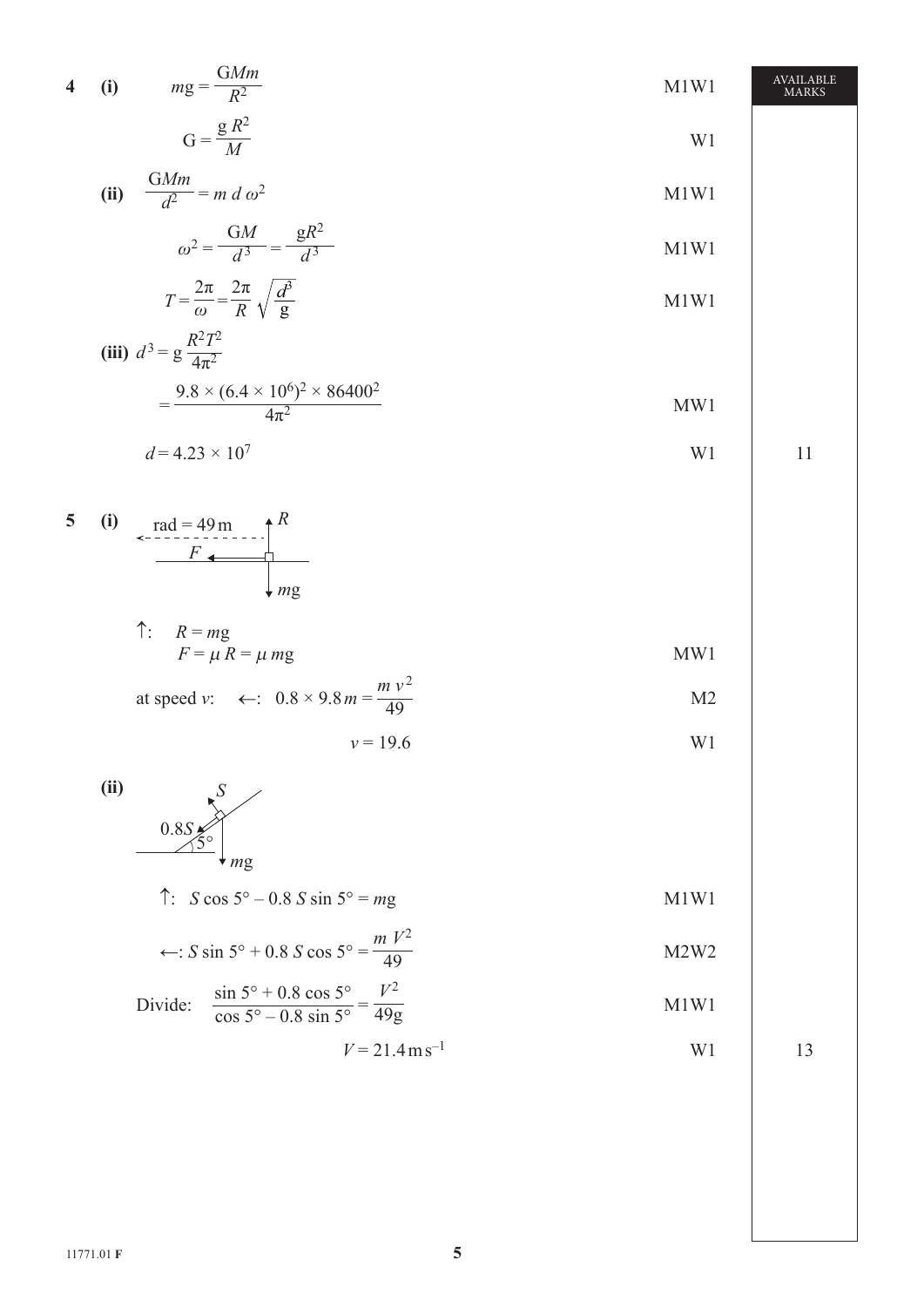6 (i)  
\n
$$
\sqrt{R^2 - x^2}
$$
  
\n $\frac{1}{2}$   
\n0 Q  
\n $\frac{1}{8x}$   
\n15  
\n16 mass  $\delta m$  is given by  
\n $\delta m = \pi (R^2 - x^2) \delta x$   
\nIt is moment about the x-axis  
\n $\delta M = \pi (R^2 - x^2) \delta x$   
\n $= \pi (R^2 - x^2) \delta x$   
\n $= \pi (R^2 - x^2) \delta x$   
\n $M = \pi \int_0^R (R^2x - x^3) dx$   
\n $= \pi \left[ \frac{R^2x^2}{2} - \frac{x^4}{4} \right]_0^R$   
\n $= \frac{\pi R^4}{4}$   
\n $m = \pi \int_0^R (R^2 - x^2) dx$   
\n $= \pi [R^2x - \frac{x^3}{3}]_0^R$   
\n $= \frac{2}{3} \pi R^3$   
\n17  
\nDistance of centre of mass from centre of  
\ncircular face is  
\n $d = \frac{M}{m} = \frac{\pi R^4}{4} \times \frac{3}{2\pi R^3}$   
\n $= \frac{3}{8} R$   
\n $\frac{3}{8} R$   
\n $\frac{3}{8} R$   
\n $\frac{1}{8} \pi R^2$   
\n $\frac{1}{8} \pi R^2$   
\n $\frac{1}{8} \pi R^2$   
\n $\frac{1}{8} \pi R^2$   
\n $\pi R^2$   
\n $\pi R^2$   
\n $\pi R^2$   
\n $\pi R^2$   
\n $\pi R^2$   
\n $\pi R^2$   
\n $\pi R^2$   
\n $\pi R^2$   
\n $\pi R^2$   
\n $\pi R^2$   
\n $\pi R^2$   
\n $\pi R^2$   
\n $\pi R^2$   
\n $\pi R^2$   
\n $\pi R^2$   
\n $\pi R^2$   
\n $\pi R^2$ 

**AVAILABLE MARKS**

**6 (i)**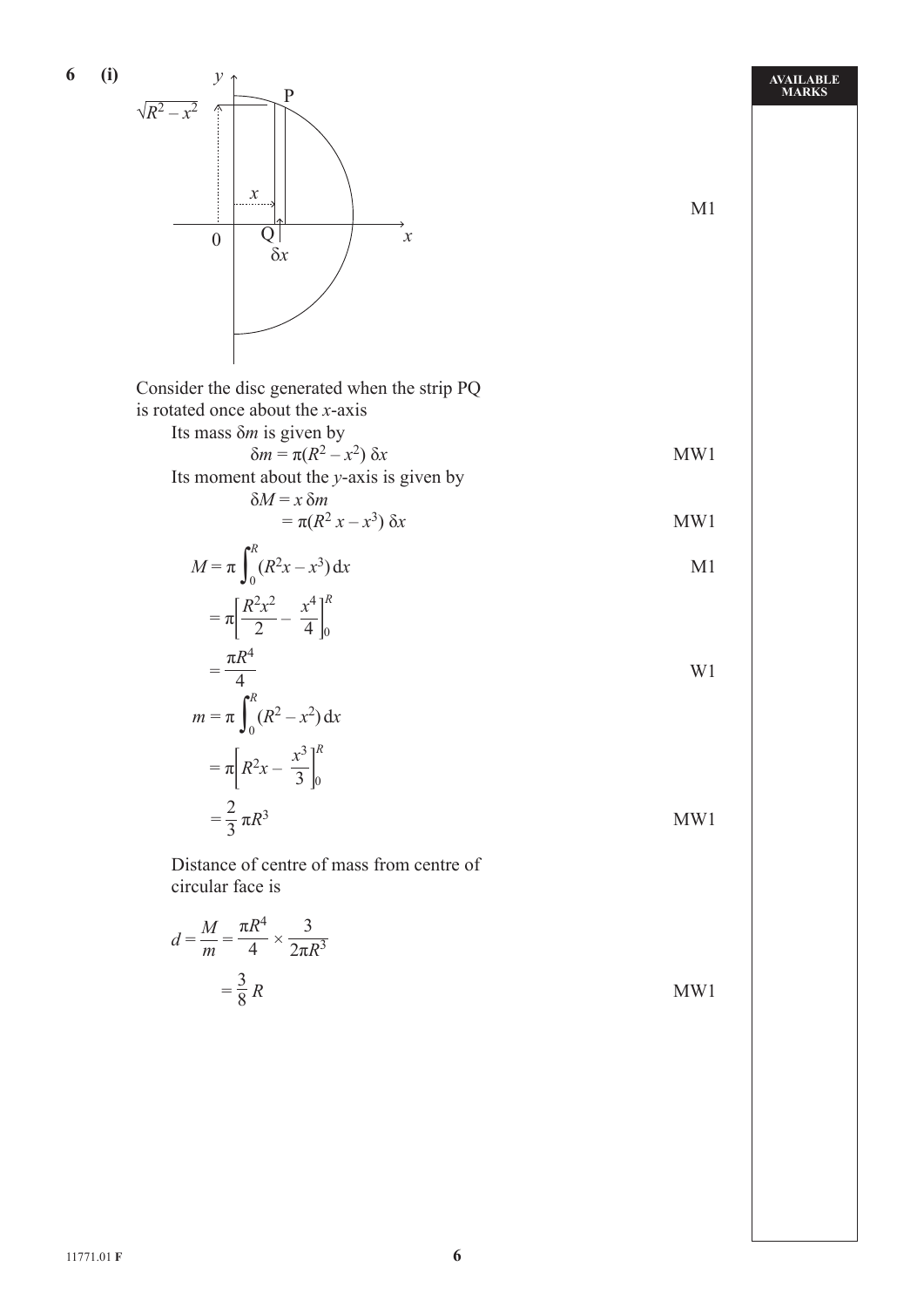

$$
\alpha = 54.7^{\circ}
$$
 MW1 14